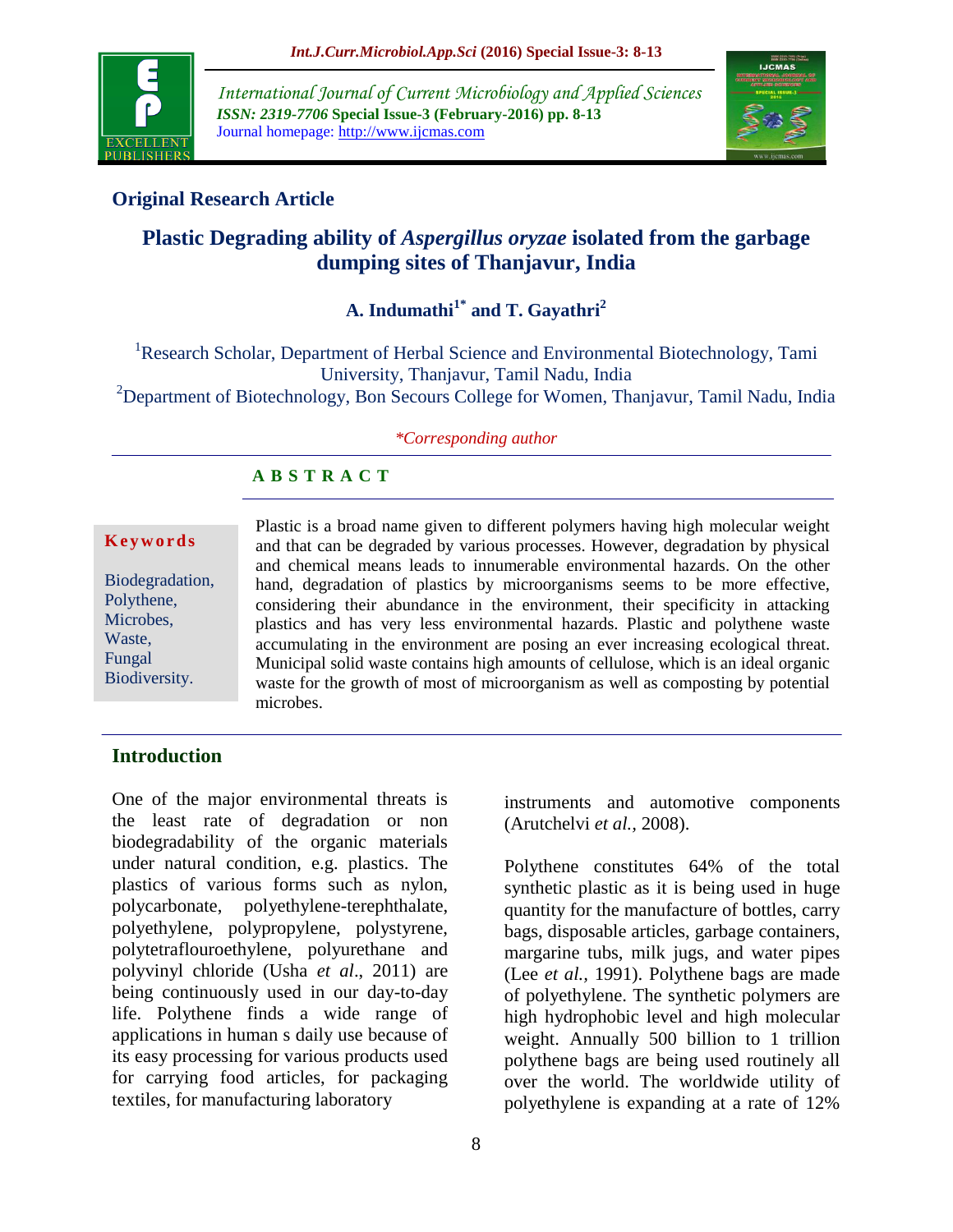annum and approximately 140 million tonnes of synthetic polymers are produced worldwide each year (Roy *et al.,* 2008; Vatseldutt and Anbuselvi, 2014). With such huge amount of polyethylene getting accumulated in the environment and their disposal evokes a big ecological issue. To the marine life polythene waste is recognized as a major threat. Sometimes, it could cause intestinal blockage in the fishes, birds and marine mammals (Spear *et al.,*  1995; Secchi and Zarzur, 1999; Denuncio *et al.,* 2011). Due to plastic pollution in the marine environment minimum 267 species are being affected which includes all mammals, sea turtles (86%) and seabirds (44%) (Coe and Rogers, 1997). The death of terrestrial animals such as cow was reported due to consumption of polythene carry bags (Singh, 2005). The widely used packaging plastic (mainly polythene) constitutes about 10% of the total municipal waste generated around the globe (Barnes *et al.,* 2009). Only a fraction of this polythene waste is recycled whereas most of the wastes enter into the landfills and taken hundreds of years to degrade (Lederberg, 2000; Moore, 2008). The use of polythene is increasing every day and its degradation is becoming a great challenge. The polythene is the most commonly found non-degradable solid waste that has been recently recognized as a major threat to life. The polythene could sometimes cause blockage in intestine of fish, birds and mammals (Deepika *et al*., 2015). Degradation of polythene is a great challenge as the materials are increasingly used. An estimated one million birds and ten thousand marine animals die each year as a result of ingestion of or trapping by plastics in the oceans. Recently, the biodegradation of plastic waste and the use of microorganisms to degrade the polymers have gained notable importance because of the inefficiency of the chemical and physical disposal methods used for these pollutants,

and the environmental problems they cause (Kawai, 1995). Consequently, in the present study was intended to evaluate the fungal biodiversity capable of plastic biodegradation from plastic contaminated soil.

#### **Biodegradation of Synthetic Plastics**

The degradation of most synthetic plastics in nature is a very slow process that involves environmental factors, which follows the action of wild microorganisms (Albertsson, 1980; Cruz-Pinto et al., 1994; Albertsson et al., 1994). The oxidation or hydrolysis by enzyme to create functional groups that improves the hydrophylicity of polymer is the the primary mechanism for the biodegradation of high molecular weight polymer. Consequently, the main chain of polymer is degraded resulting in polymer of low molecular weight and having feeble mechanical properties, which makes it more accessible for further microbial assimilation (Albertsson and Karlsson, 1990; Albertsson et al., 1987; Huang et al., 1990). Poly(vinyl alcohol), poly(lactic acid), polycaprolactone, and polyamides are some examples of synthetic polymers along with oligomeric structures that biodegrade. The rate of degradation is affected by several physical properties such as crystallinity and orientation and morphological properties such as surface area (Huang et al., 1992).

### **Sources of the Polythene Degrading Microbes**

Following sites were reported to be rich source of polythene degrading microbes:

- a. Rhizosphere soil of mangroves.
- b. Polythene buried in the soil.
- c. Plastic and soil at the dumping sites.
- d. Marine water.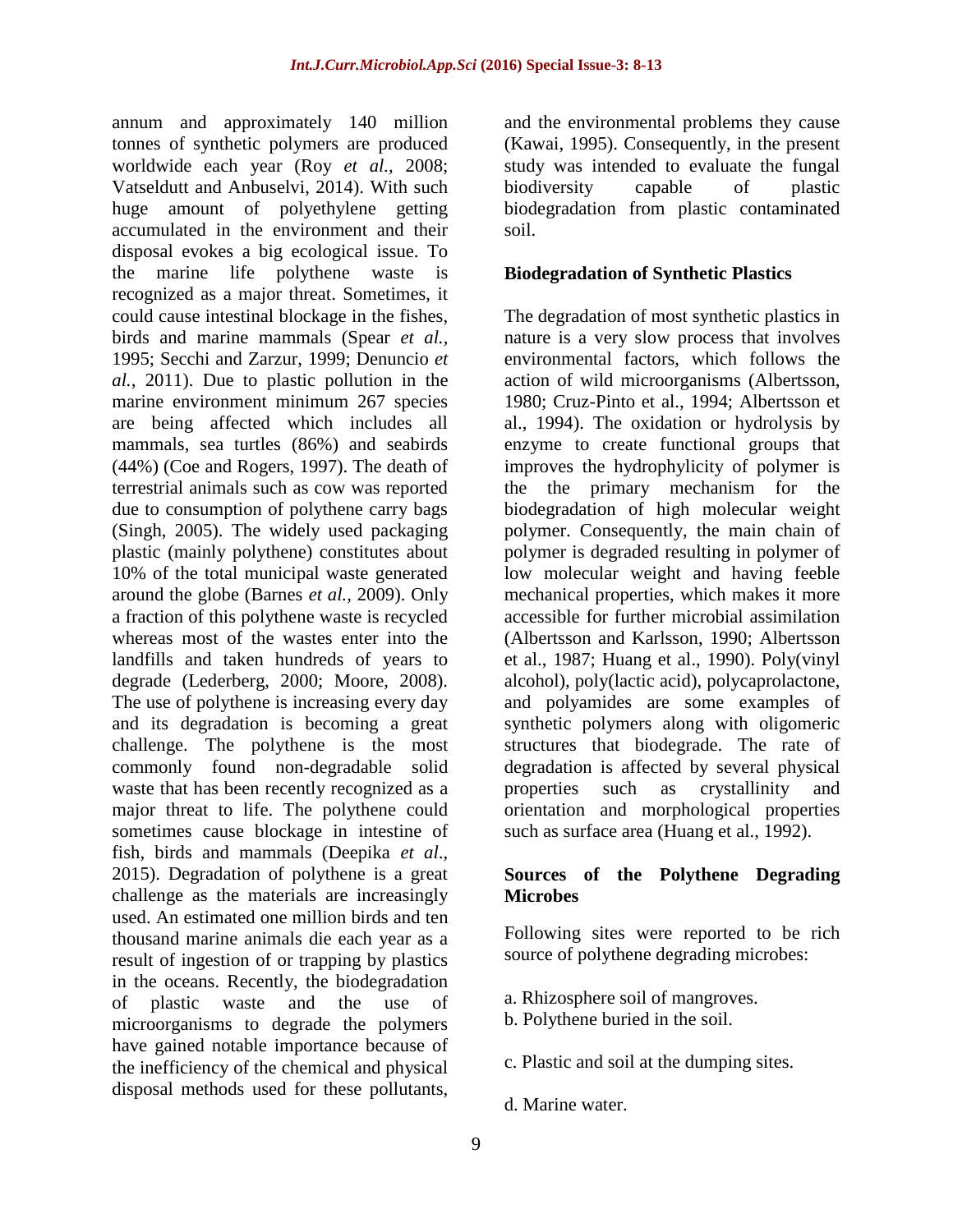#### **Materials and Methods**

### **Estimation of Heterotrophic Fungi**

The soil samples were collected in sterile zip lock bags from plastic contaminated places in Thanjavur, Tamil Nadu. The samples were serially diluted and pour plated in sterile Potato Dextrose Agar to estimate and isolate heterotrophic fungi respectively (Kathiresan 2003). The plates were incubated at 37°C for 48 h. After incubation, plates with 30-300 colonies were chosen for counting and the total plate count for fungi was expressed as number of colony forming units per gram of soil.

### **Characterization of the Heterotrophic Fungi**

After counting and estimation of total, morphologically different colonies were picked up using sterile needle and forceps and aseptically transferred to sterile PDA agar slants for further characterization. Fungi were chosen for characterization and identified by macroscopic and microscopic observation by Lacto phenol Cotton blue staining technique.

Among all the soil samples collected Aspergillus oryzae is found to be the dominant fungi and was further tested for their ability for degradation of plastics in laboratory conditions.

## **Degradation of Plastic Strips by**  *Aspergillus oryzae*

About 1gm weighed strips were used for the degradation process. The strips were tested for degradation by burying in soil pits. Sterile soil pits were prepared and the strips were placed in layers with soil alternatively. The pits were then enriched with the inocula of A. oryzae in intervals. The strips were

allowed to degrade for three months. The degradation by the fungus was analysed by determining the dry weight at an regular interval of 30 days. The plastic strips were collected, washed thoroughly using distilled water, shade-dried and then weighed for final weight. From the data collected, weight loss of the plastics was calculated.

#### **Results and Discussion**

The present study deals with the isolation, identification and degradative ability of plastic degrading fungi from soil. Synthetic plastic and soil sample was collected from the garbage dumped soils at Thanjavur was used in this study. This plastic was used to study their biodegradation by fungi isolated from them.

Microbial degradation of a solid polymer like polyethylene requires the formation of a biofilm on the polymer surface to enable the microbes to efficiently utilize the nonsoluble substrates by enzymatic degradation activities. Development of multicellular microbial communities known as biofilm, attached to the surface of synthetic wastes have been found to be powerful degrading agents in nature.

When the total biodegradation process of any organic substrate is considered the formation of microbial colony is critical to the initiation of biodegradation. Thus, the duration of the microbial colonization is an important factor that effects total degradation period.

The Fungal species found associated with the degrading materials were identified as *A. Niger, A. Oryzae, A. Japonicus, Penicillium sp.,etc.,* The dominant species foung in all the soil samples was found to be *A.Oryzae* (Fig. 2).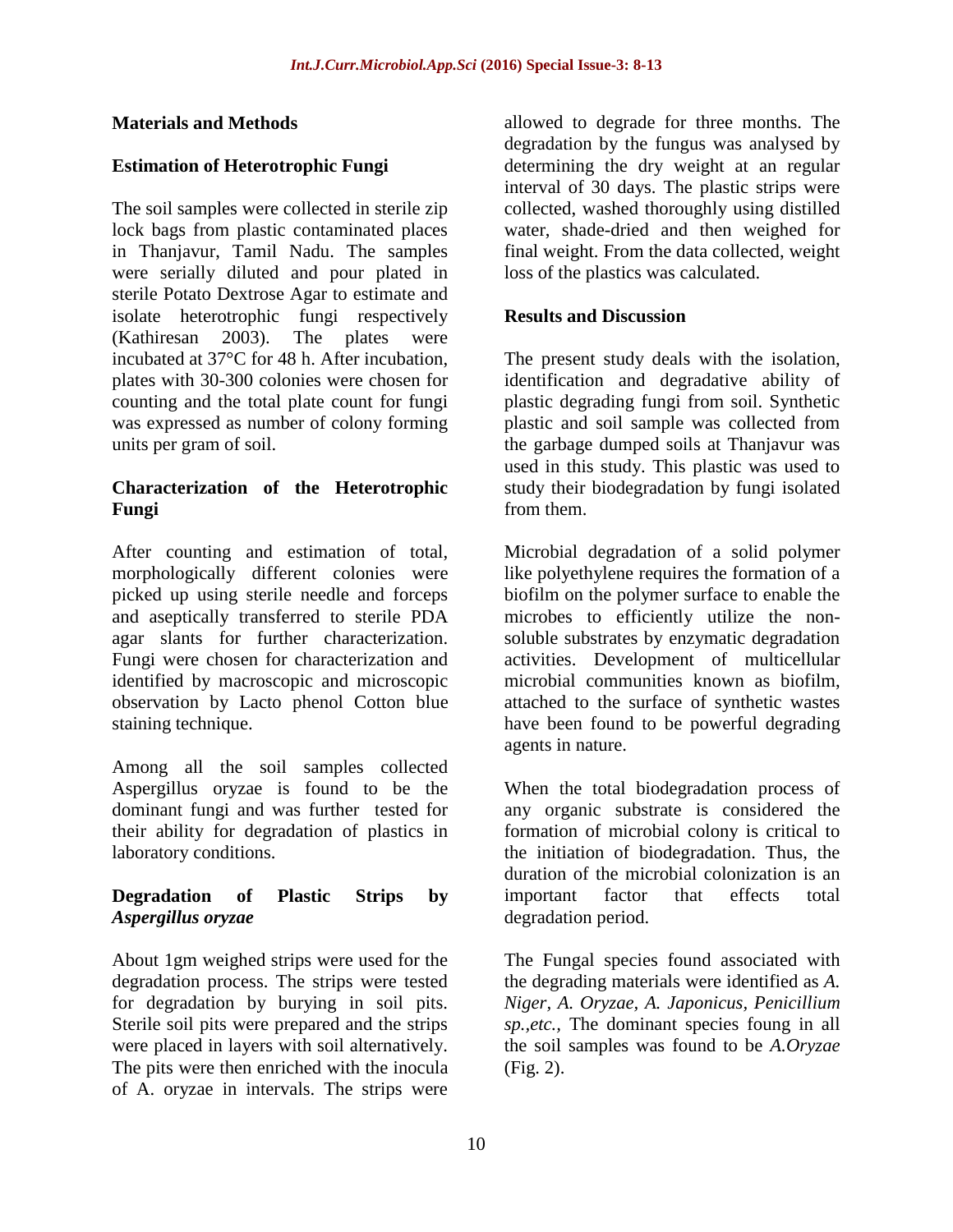## *Int.J.Curr.Microbiol.App.Sci* **(2016) Special Issue-3: 8-13**

| <b>Fungal Strain</b>  | <b>Incubation</b><br><b>Days</b> | <b>Initial</b><br>weight (mg) | <b>Final</b><br>weight<br>(mg) | <b>Difference</b><br>(mg) | $%$ of<br>Weight<br>Loss |
|-----------------------|----------------------------------|-------------------------------|--------------------------------|---------------------------|--------------------------|
| Aspergillus<br>Oryzae |                                  | 50                            | 40                             | 10                        | 20                       |
|                       | 30                               | 50                            | 38                             | 12                        | 24                       |
|                       | 45                               | 50                            | 37                             | 13                        | 26                       |
|                       | 60                               | 50                            | 35                             |                           | 30                       |

## **Table.1** Degradation of Plastic by *A. oryzae*

# **Fig.1** *Aspergillus oryzae*



# **Fig .2** Degradation of Plastic by SEM Analysis

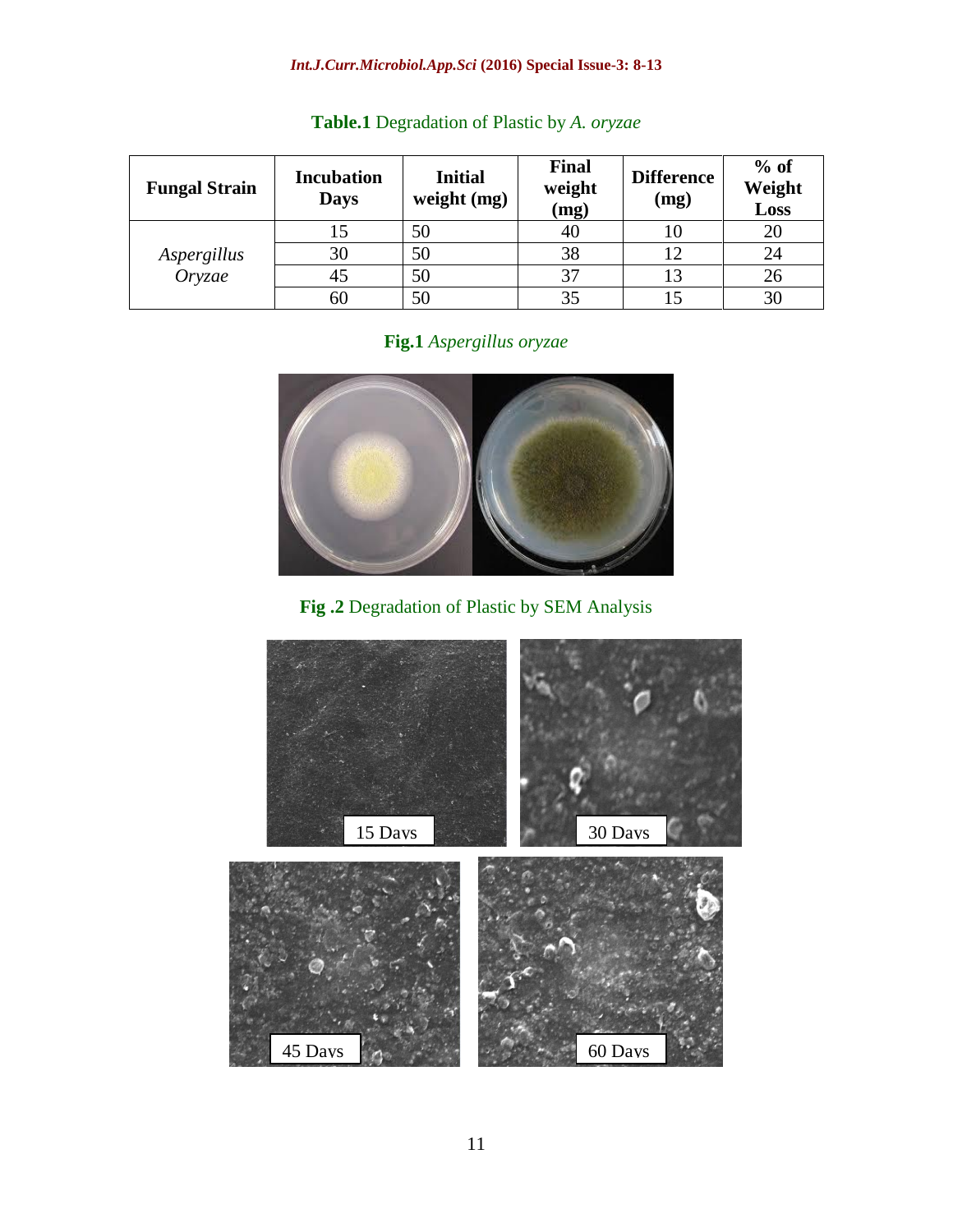In the present study pieces of plastics were buried in the soil culture medium containing *A.oryzae* isolates and kept for 2 months to observe the percentage of weight loss. The result shows the degradative ability of the microorganisms after two months of incubation. *Aspergillus oryzae* shows considerable degradation of plastic as that of other species of *Aspergillus* (Table 1). This shows it also has the greater potential of degradation compared to other fungal species. The physical properties of the plastic strips were monitored for the morphological changes like microcracks, embrittlement by SEM analysis was given in Fig. 3. Therefore through these results among all the fungal species that are identified to degrade the plastics *A. Oryzae* also involves in effective in Exsitu degradation of plastics.

## **References**

- Albertsson, A.C. (1980) The shape of the biodegradation curve for low and high density polyethylenes in prolonged series of experiments. Eur Polym J, 16: 623–630.
- Albertsson, A.C., Andersson, S.O. and Karlsson, S. (1987) The mechanism of biodegradation of polyethylene. Polym Degrad Stab, 18: 73–87.
- Albertsson, A.C., Barenstedt, C. and Karlsson, S. (1994) Abiotic degradation products from enhanced environmentally degradable polyethylene. Acta Polym, 45: 97– 103.
- Arutchelvi, J., Sudhakar, M., Arkatkar, A., Doble, M., Bhaduri, S. 2008. Biodegradation of polyethylene and polypropylene. *Indian J. Biotechnol.*, 7: 9 22.
- Barnes, D.K.A., Galgani, F., Thompson, R.C., Barlaz, M. 2009. Accumulation and fragmentation of plastic debris in

global environments. *Philos. Trans R Soc. B Biol. Sci.*, 364: 1985 1998.

- Coe, J.M., Rogers, D.B. 1997. Marine Debris: sources, impacts, and solutions. Science, Springer, New York.
- Cruz-Pinto, J.J.C., Carvalho, M.E.S. and Ferreira, J.F.A. (1994) The kinetics and mechanism of polyethylene photooxidation. Angew Makromol Chem, 216: 113–133.
- Deepika, S., Jaya Madhuri, R. 2015. Biodegradation of low density polyethylene by micro-organisms from garbage soil. *J. Exp. Biol. Agricult. Sci.*, 3(1): 15 21.
- Denuncio, P., Bastida, R., Dassis, M., Giardino, G., Gerpe, M. 2011. Plastic ingestion in *Franciscana dolphins*, *Pontoporia blainvillei* (Gervais and d Orbigny, 1844), from Argentina. *Mar Pollut Bull.,* 3: 25 30*.*
- Huang, J., Shetty, A.S. and Wang, M. (1990) Biodegradable plastics: a review. Adv Polym Technol, 10: 23– 30.
- Huang, S.J., Roby, M.S., Macri, C.A. and Cameron, J.A. (1992) The effects of structure and morphology on the degradation of polymers with multiple groups.Vert, M (Ed.) *et al.*, (1992) Biodegradable Polymers and Plastic, Royal Society of Chemistry, London , 149.
- Kathiresan, K. 2003. Polythene and plastic degrading microbes in an Indian mangrove soil*. Rev. Biol. Trop.*, 51(3- 4): 629 633.
- Kawai, F. (1995) Breakdown of plastics and polymers by microorganisms. Adv Biochem Eng Biotechnol, 52: 151– 194.
- Lederberg, J. 2000. Encyclopedia of microbiology, D-K. Academic Press, New York.
- Lee, B., Pometto, A.L., ratzke, A., Bailey,